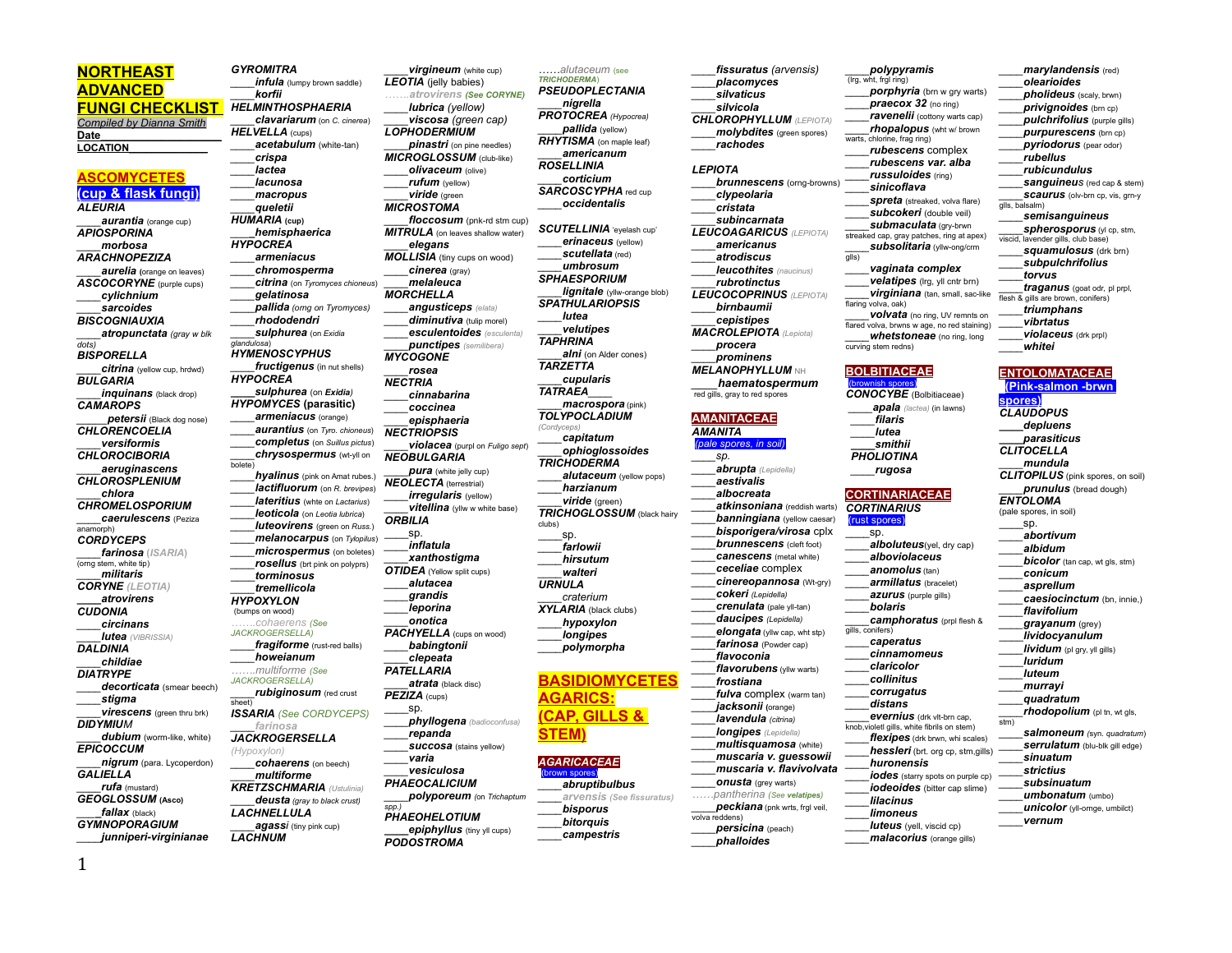```
LACCARIA (pink spores)
     amethystina (oak, beech)
      bicolor (purple gills, bs, conifer)
     ____laccata (rd-brwn, no lines, hw)
     longipes (moss, sprc or larch)
     ohiensis (strongly lined, short)
     ____paillidofolia
     nobilis (lrgr, scaly cp & stm)
     ____ochropurpurea
     ____proxima (pines, robust, rough)
     ____pumilla (conifers)
     ____trullissata (purpl gills, in sand)
     striatula (sml, lined, long rd-brn
     ____tortillis (wine to red-brn)
HYGROPHORACEA
 (Waxy Caps, pale spores)
AMPULLOCLITOCYBE
     ____clavipes
      epichysium (brn vase,conifer)
CANTHARELLUA
     ____umbonata (grey)
CHROMOSERA
      ____cyanophylla (lavndr gills, c.)
CUPHOPHYLLUS
    (Camarophyllus, Hygrophorus)
(pale spores, in soil)
     borealis (under conifers)
     ____lacmus (gray)
     ____praetensis
     ____virgineus (white)
GLIOPHORUS (HYGROCYBE)
(pale spores, in soil)
     ____irrigatus (blk-brn, lng stm) 
      laetus (vl-orng, wt, yl)
     ____psittacinus
GLOIOXANTHOMYCES 
     ____vitellinus
HODOPHILUS (Hygrophorus)
     ____hymenocephalus
HUMIDICUTIS
     ____marginata v. concolor (yl 
     ____marginata v. marginata
      ____marginata var. olivacea
HYGROCYBE (waxy cap)
     ____appalachiensis (rd, yl 
decurrent gills, red-orng stm)
     ____cantharellus (rd, yl, rd)
                                           ____minutula (red, vs, trnslucnt)
                                           ____parvula (yllw cp, red-org stm)
                                          punicea (scrit rd, cone,
                                     notched gills, stringy stem)
                                           ____reidii (orange, honey odor)
                                           ____turundus var. sphagnophila
                                     HYGROPHORUS (waxy cap)
                                           ____agathosmos (gryshn, 
                                     almond smell, w conifers)
                                           ____camarophyllus
                                           ____eburneus (white)
                                           ____erubescens
                                           ____flavodiscus (vsd yl, yl, yl)
                                           ____fuligineus (slmy, brwn, wt, wt)
                                           ____russula
                                           ____sordidus
                                           ____speciosus (red, stem wht)
                                           ____subovinus (blk-bn)
                                           ____tennesseensis (conifers, 
                                     viscid pl brwn, wht gills, farinaceous, bitter)
                                          …… virgineus (white)
                                     (See CUPHOPHYLLUS)
                                     LICHENOMPHALINA 
                                           ____umbellifera
                                     PSEUDOARMILLARIELLA
                                     (CLITOCYBE)
                                          ____ectypoides (parasite)
                                     HYMENOGASTRACEAE
                                     GALERINA
                                           ____marginata
                                     HEBELOMA
                                           ____crustuliniforme
                                     PHAEOCOLLYBIA
                                          ____christinae
                                           ____jennyae
                                     PSILOCYBE
                                          ____caerulipes
                                     INOCYBACEAE
                                     INOCYBE (Fiber
                                     (dark spores, grow on ground)
                                          ____sp.
                                          ____albodisca
                                           ____calamistrata (drk brwn cap & 
                                     stem, stem base greenish)
                                           ____geophylla (white)
                                           ____languinosa
                                           ____lilacina
                                           ____leptocephala
                                           ____rimosa (fastigiata)(corn)
                                           ____tahquamenonensis
                                           ____unicolor
                                     LYOPHYLLACEAE
                                                                                ____decastes (bald brwn cap)
                                                                                ____fumosum (fibers gray-brown)
                                                                                lornacatum (drk gry-blk, gry
                                                                          gills)
                                                                          MARASMIACEAE
                                                                            (on ground, wood, leaves
                                                                            with pale spores)
                                                                          CLITOCYBULA 
                                                                                abundans (no drk center)
                                                                               familia (on conifers)
                                                                                ____oculus (dark center, hrdwd)
                                                                          CONNOPUS (Gymnopus)
                                                                                ____acervatus (red/brn on conifer)
                                                                          CRINIPELLIS (See COLLYBIA)
                                                                              ____zonata
                                                                          GERRONEMA 
                                                                         (pale spores-on dead wood)
                                                                                ____strombodes
                                                                          GYMNOPUS (pale spores)
                                                                                …….acervatus (See CONNOPUS)
                                                                                _____alkalivirens (rd-brn cp, stm)
                                                                                ____androsaceus (br, blk stm)
                                                                                ____biformis
                                                                                ____confluens (fades, clstr wood)
                                                                               ……dichrous (See
                                                                          MARASMIELLUS)
                                                                                ____disodes
                                                                                ____dryophilus
                                                                                ____foetidus (MICROMPHALE)
                                                                                …….lentinoides (see 
                                                                           RHODOCOLLYBIA)
                                                                                ____luxurians (on wood chips)
                                                                                ____semihirtipes (rd-brn fuz stem)
                                                                                spongiosus (hairy swll stem)
                                                                                ____subnudus (on oak leaves)
                                                                          MARASMIELLUS
                                                                                ____dichrous
                                                                          MARASMIUS 
                                                                               ____sp.
                                                                               ____bellipes (prpl-rd, corrgtd)
                                                                                ____capillaris (on oak leaves)
                                                                                ____cohaerans (clstrd, rd-brn, ltter)
                                                                                ____delectans (pl cap, brwn center,
                                                                           drk stm, clustered in leaf/wood litter)
                                                                                ____epiphyllus (birch/aspen leaf)
                                                                                ____fulvoferruginosus (rd-bn, 
                                                                           blk stem)
                                                                               ____nigrodiscus (forest floor)
                                                                                ____oreades (in lawn)
                                                                                ____pallidocephalus (yl-bn, 
                                                                          tiny on needles, blk rhizomorphs)
                                                                               ____pulcherripes (pink, cnf needl)
                                                                               ____rotula (dead wood, twigs)
                                                                                                               wood)_____
                                                                                                               RHODOCOLLYBIA
                                                                                                               scorzonera (pale yll, smaller)
                                                                                                               TETRAPYROGUS (Marasmius)
                                                                                                                MYCENACEAE
                                                                                                                 (mostly on dead wood, 
                                                                                                                nut shells)
                                                                                                               MYCENA
                                                                                                               needles)
                                                                                                               PANELLUS (Re: Mycena)
                                                                                                               TECTELLA
                                                                                                               XEROMPHALINA
                                                                                                               PHYSALACRIACEAE
                                                                                                                (pale spores)
                                                                                                               ARMILLARIA
                                                                                                               cobwebby veil, on soil, rhizomorphs, hairy)
                                                                                                               thick ring, pointed base)
                                                                                                               brwn, caespitose, brwn ring)
```
*\_\_\_\_miniata* (red, yl, rd)

*\_\_\_\_connatum* (white cap)

*illudens* (orng, cluster,

*lentinoides* (serrated gills) *\_\_\_\_maculata* (rust-red spots) *\_\_\_\_maculata var.* 

*FLAMMULINA*  (pale spores-on wood) *\_\_\_\_\_velutipes HYMENOPELLIS (Xerula) \_\_\_\_furfuracea \_\_\_\_megalospora \_\_\_\_rubrobrunnescens RHIZOMARASMIUS* (orng-brn cp) *\_\_\_\_ pyrrhocephalus* (hairy drk

**PLUTACEAE**

*\_\_\_\_cervinus*

*\_\_\_\_pellitus \_\_\_\_petasatus*

*\_\_\_\_flavofuligineus*

*\_\_\_\_eos*

 $(v||$  cp wt stm) *\_\_\_\_granularis leoninus* (vll cp, stm) *longistriatus* (long striations)

\_\_\_\_sp.

(on willow)

fibula (orng-yellw in moss)

*\_\_\_\_plicatilis* whte, dainty, hair on

*piperatus* (narrow, close gills) *\_\_\_\_quietus var. incanus \_\_\_\_psammicola* (znd, orng, wht ltx, hot) *\_\_\_\_rimosellus* (cracked) *\_\_\_\_scrobiculatus sordidus* (ylw-brn, stn olv)

> \_\_\_\_*subvernalis v. cokeri \_\_\_\_theiogalus \_\_\_\_thyinos* (orange, org latex,

*\_\_\_\_tomentoso-marginatus*

*\_\_\_\_uvidus (drab prple, prpl stns) …….volemus (*See *LACTIFLUUS) \_\_\_\_volemus v. flavida*

*\_\_\_\_vinaceorufescens* (c.) *LACTIFLUUS (Lactarius) \_\_\_\_corrugis* (brown, wrinkled) *\_\_\_\_deceptivus complex* (rolled mrgn, srcuffy cap in age, brwns) *\_\_\_\_hygrophoroides luteolus* (stains gills dark) *\_\_\_\_subvellereus \_\_\_\_subvellereus v.* 

abietina (wt to yl, fir, vis, tub strit, gls w to yl, venose, ochr spr prt, mld) \_\_\_\_*admirabilis* \_\_\_\_*adusta* (lg. wht, stns pnk-blk*) \_\_\_\_affinis* (lg, slmy, dull yl-brn, gls

*\_\_\_\_aeruginea* (green, tcky cntr*) \_\_\_\_albonigra* (white bcms black*) amoenolens* (brn-yll viscid, bumpy striate margin, darker disc, ftd grp) *\_\_\_\_aquosa* (red, yll cntr, tacky, wet) *\_\_\_\_atropurpurea \_\_\_\_ballouii* (rst brn to rd patches)

*betularum* (pl pink, wt stem,

*bicolor* (ylw dprsd cenr, red

**brevipes** (short foot, lobster) *\_\_\_\_brunneola* (brn, dprsd,

*\_\_\_\_compacta* (strdy, hard, fishy)

*\_\_\_\_brunneoviolacea \_\_\_\_cessans* (pine, red w yllw gills) *\_\_\_\_claroflava* (brt yllw., wt stm,

*\_\_\_\_subdulcis \_\_\_\_subplinthogalis \_\_\_\_subpurpureus* **subserifluus** (pl crm, white

latex reddens)

swamps, no greening)

*\_\_\_\_vietus*

*subdistans \_\_\_\_volemus RUSSULA* \_\_\_\_sp.

wt-crm)

birch)

tub.str)

grays)

mild, oaks)

\_\_\_\_*barlae*

mrgn, yllw gills, bitter)

*\_\_\_\_corallina \_\_\_\_crustosa* (tan-quilted) *\_\_\_\_cyanoxantha* (few forks) \_\_\_\_*cystidiosa* (rd cp, ylw gils,

*\_\_\_\_torminosus*

*\_\_\_\_delineata/rugocephala*

*\_\_\_\_affinis* pl pink-cin., viscid

*atroviridis* (green, spotted) *\_\_\_\_argillaceifolius* (gray) **aspideodes** (ylw, zoned, stns

*\_\_\_\_camphoratus* (maple syrup) *\_\_\_\_chelidonium*

*\_\_\_\_chrysorrheus* (hdwd, yll mlk)

*\_\_\_\_cinereus var. fagetorum* (ash-gry-olv cp & stm, wht band at apex) *\_\_\_\_colorascens …….corrugis* (See *LACTIFLUUS) \_\_\_\_croceus* (zoned orng-yl, wt ltx) *…….deceptivus* (See

> *\_\_\_\_deterrimus* (orange-green) fuliginosus (rugs, brwn, buff)

fumeacolor (gry-ink, vscd) *\_\_\_\_fumosus ( buff-*(brown, sts pnk) *\_\_\_\_gerardii* (brown) \_\_\_\_*geraardii v.* 

*\_\_\_\_hibbardiae* (gry-brwn, mrgn

*imperceptus* (pale tan)

*lignvotellus* (drk gill edge)

*.……luteolus* (See *LACTIFLUUS*) *maculatipes* (cream w yellow

*\_\_\_\_mucidus* (tan-brwn, slimy) *\_\_\_\_mutabilis \_\_\_\_oculatus* (red-brown) *\_\_\_\_peckii*

**subrufescens** (stns pnk) *\_\_\_\_glaucescens* (blu-grn milk)  $q$ *lyciosmus* (pale pnk-gry cap & stm, in moss, conifers, coconut odor) *\_\_\_\_griseus* (small, hairy drk center) *\_\_\_\_helvus* (rose-brn,mple sryp,

stem

*PSATHYRELLA* (dark spores on wood) \_\_\_\_sp. *\_\_\_\_candolleana \_\_\_\_conissans* ('Red Gilled', pink

*\_\_\_\_hydrophila ……velutina* (See *LACRYMARIA*)

**RUSSULACEAE**  *LACTARIU S* **= Milky** \_\_\_\_sp.

*\_\_\_\_allardii*

*\_\_\_\_atroviridis \_\_\_\_barlae \_\_\_\_beardslei*

*\_\_\_\_cinerascens \_\_\_\_cinereus*

*\_\_\_\_fuliginellus*

spots, boggy areas)

*\_\_\_\_indigo*

*\_\_\_\_lignyotus*

**LACTIFLUUS** 

pits/zones)

znd, cream gills, **anise** odor) *……hygrophoroides* (See

*LACTIFLUUS)*

lav.)

spore deposit)

**(Pink spores, on wood)** *PLUTEUS* (pink spores, free gills)

*\_\_\_\_americanus (salicinus)*

*\_\_\_\_atromarginatus* (blk gill) *aurantiorugosus* (brt orng)

*\_\_\_\_chrysophlebius* (yll cp, stm)

*…….salicinus* (See *P. americanus*) \_\_\_\_*rugosodisca \_\_\_\_thomsonii* (veined) *\_\_\_\_tomentosus* (white) *\_\_\_\_umbrosus VOLVARIA*  (pink spores on wood) *\_\_\_\_bombycina \_\_\_\_speciosa* **PSATHYRELLACEAE** (dark spores, deliq.) *COPRINELLUS (COPRINUS) \_\_\_\_disseminatus \_\_\_\_micaceus COPRINOPSIS (COPRINUS) \_\_\_\_atramentaria \_\_\_\_cinerea*

> *lagopus* (hairy then smooth) *variegata* (scaly, clstrd on

*\_\_\_\_auricoma* sturdier, rd-brn to

*\_\_\_\_leiocephala* brown dprs,

*\_\_\_\_comatus* (lawn) *LACRYMARIA (Psathyrella) \_\_\_\_lachrymabunda PANEOLUS* (dark spores) *\_\_\_\_foenisecii* (on lawn) *\_\_\_\_papilonceus* (on dung) *PARASOLA (COPRINUS)*

wood) *COPRINUS*

gry, bristles

smooth stem

stem)

*nigripes* (h. leaves, twigs)

**acicula** (tiny red on wht stms) *\_\_\_\_alcalina* brwn on conifer wood) *\_\_\_\_atkinsoniana* (Yllw-org liquid)

*\_\_\_\_epipterygia* (conifer wood) *\_\_\_\_galericulata galopus* (Wht liquid in stem) *\_\_\_\_haematopus* (bleeds red) *inclinata* (Mrgnl teeth) *\_\_\_\_leaiana* (orange) *\_\_\_\_leptocephala* (dk-brn, bleach) *luteopallens* (vllw, nut shell) *\_\_\_\_maculata* (rd spots, conifer wd) *\_\_\_\_pura 'group'* (pink) *\_\_\_\_rosella* (on conifer needles fall) *\_\_\_\_rubromarginata \_\_\_\_rutilantiformis* (yllw stm apx) *sanguinolenta* (terr. w cnfrs) *\_\_\_\_stylobates* (wht disc on leaves,

*\_\_\_\_subcaerulea* (ble-tan, hrdwd)

*\_\_\_\_patellaris* (on hardwood)

*\_\_\_\_campanella* (conifer wood) *\_\_\_\_\_kaufmanii* (hardwood)

*\_\_\_\_gallica* (alone or gregarious,

*\_\_\_\_mellea* (honey color, clustered,

*\_\_\_\_solidipes (ostoyae)* (conifers,

**sinapina** (yllw cob-web veil and

*\_\_\_\_stipticus*

remnants on cap & stipe) *……tabescens* (See *DESARMILLARIA) CYPTOTRAMA*  (pale spores, on dead wood) *\_\_\_\_asprata* (tiny, brt yllw, scruffy) *DESARMILLARIA* (*ARMILLARIA*) *\_\_\_\_tabescens* (no veil)

*\_\_\_\_butyracea*

\_\_\_\_sp.

*\_\_\_\_capillaripes \_\_\_\_corticola*

*chlorophana* (yellow, dry) *coccinea* (stky cnvx scrlt rd, rd-org sbdstnt attchd gls, rd stm, yl bs) *conica* (cone red cap blackns) **cuspidata** (cone rd-yl-ong, cls yl-ylorng gills, pl yll to org stem w wt bs) *\_\_\_\_flavescens* (yellow, tacky) *ASTEROPHORA (on R. dissimulans, nigricans) \_\_\_\_lycoperdoides \_\_\_\_parasitica HYPSIZYGUS \_\_\_\_ulmarius* (elm or box elder) *LYOPHYLLUM*

*\_\_\_\_marmoreus (tessulatus)*

*\_\_\_\_scorondonius \_\_\_\_siccus* (orng, litter, wood) *strictipes* (on leaf litter)

**HYDANGIACEAE**

\_\_\_\_sp.

stem in moss)

*ARRHENIA*

*\_\_\_\_nitidus*

(hrn<sub>omphaloid</sub>)

(org cap & gills))

*\_\_\_\_sp.*

*marchii* (rd, wt, vl-org)

 $\overline{dis)}$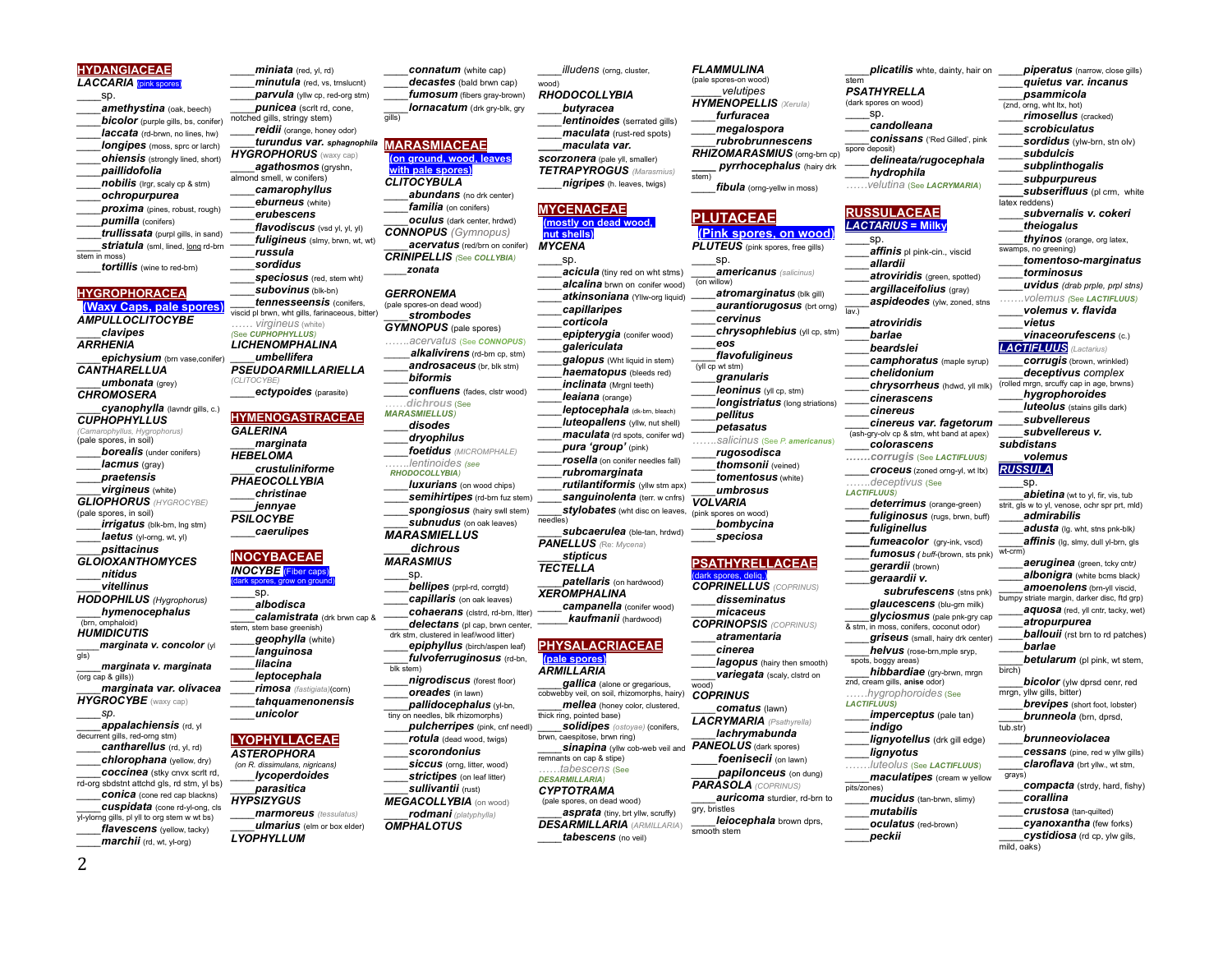*decolorans* (vlw-org, grays) *\_\_\_\_densifolia* (wht, crwd glls, blackens) **dissimulans** (sw distant gills, disc) whte, stains red then black) **earlei** (Wxy Cp, dll yl-org stky) **emetica group** (red, hot) *flavida* (yellow stem) *\_\_\_\_flavisicans* (dry, dll pnk redorng cap crcks, pl yl mrgn, stm wht, frkd gls yll. & stm stain brnsh, ok-hkry) *\_\_\_\_foetentula* (vis org-ylw brn, wt stm and pl yllw gills brown) \_\_\_\_*font-queri fragilis* (serrate gills) *\_\_\_\_fragrantissima* (ftd, lg, y-bn) \_\_\_\_*fucosa (sml, dry, rd w wht mrgn, crm gills, browns w handling) \_\_\_\_gracilis* (sml like *fragilis, acrd*) *\_\_\_\_granulata* (ftd grp, drk y-b, crusty patches, rd-brn base) *\_\_\_\_grata (laurocerasi)* (mdm, yll) *heterophylla* (green, tacky) *\_\_\_\_incarnaticeps integra* (c., mld, shiny brwn w colrs, stm stns yl to rust, gls wt to yl) *\_\_\_\_ionochlora* (prpl, wt disc & stm, under hrdwds, no discolor) *…….laurocerasi* (See *R. grata*) *\_\_\_\_lutea* (yellow gills) *\_\_\_\_mariae (RUSSULA) \_\_\_\_melliolens \_\_\_\_modesta* (dry gry-grn w brnprpl, pl yllw sp, gills fork at apex, oaks) *\_\_\_\_mutabilis* (brown-orng cp & orng-yl stm, reddens at base, yll pwdr) \_\_\_\_*nigrescentipes* \_\_\_\_*nigricans* (brd glls, stns rd to blk) *\_\_\_\_ochroleucoides* (md-lg, ylorng, gll edge & stem yll, firm, hrdwd) *\_\_\_\_olivacea* (olive-tan) *\_\_\_\_ornaticeps \_\_\_\_paludosa* (red-org, yll-ochr gills, mild taste) *\_\_\_\_parvovirescens* (green*) \_\_\_\_peckii* (red cap & stem) *pectinatoides* (smll ylw-brn, lng striate mrgn, glls/stm stn ylw-brn, hot*) \_\_\_\_perlactea* (wht to off wt, bitter*) \_\_\_\_polyphylla* (lg. wht, stns rd-brn*) \_\_\_\_pseudolepida* (lg. red*) \_\_\_\_puellaris* (smll, rose-prpl ylls, black cntr, striate, yllw glls, peels ½) *\_\_\_\_pusilla* (tiny red) *\_\_\_\_pulchra* (red, cracks, stm rd) *\_\_\_\_pulverulenta* (yl-brn, orn-yll pwdr patches, grved pimply mrgn *\_\_\_\_raoulti \_\_\_\_redolens* (parsley odor) *\_\_\_\_roseacea = sanguineolenta* (rd cp & stm, hot) *\_\_\_\_rubellipes \_\_\_\_rubescens* (red, blackens) *\_\_\_\_rugulosa*

*sanguinea* (rd cp & stm, c.) *\_\_\_\_seperina \_\_\_\_sericiceonitens* (prpl-blk *\_\_\_\_silvicola* (red, hot) simillima (ocr cp, gls stem) *\_\_\_\_spagnophila* subdepallens (rd, frgl, mild) *\_\_\_\_subgraminicolor* (green) *subpuncta* (red, white center) *\_\_\_\_subtilis \_\_\_\_tenuiceps* (lg, fragl, red cap & stem, yll sp, acrid, hrdwd) *variata* (many forked gills) *\_\_\_\_vinacea (prpl, stm grys,* sprgerly sum) *\_\_\_\_xeramphalina* (rd to brnfishyshrimp, gls crwd crm to org-yl, stem brwns*)* **STROPHARIACEAE (dark spores)** *AGROCYBE* (brown spores-wood) *\_\_\_\_acericola \_\_\_\_molesta (dura) \_\_\_\_pediades \_\_\_\_praecox GYMNOPILUS*  (dark spores-on dead wood) *\_\_\_\_fulvosquamulosus* (scaly) *\_\_\_\_junonius* (clsters, hdwd & con) \_\_\_\_*lepidpotus liquiritiae* (conifers, no ring) *\_\_\_\_luciferis luteus* (yellow, hardwoods) *\_\_\_\_luteofolius* (confrs, clustered) *LEUCOPAXILLUS \_\_\_\_penetrans* (conifers) *\_\_\_\_sapineus* (conifers) *HEMISTROPHARIA (Pholiota)* (dark spores on wood) *\_\_\_\_albocrenulata HYPHOLOMA* (dark spores on wood) *\_\_\_\_capnoides* (on conifer*) \_\_\_\_fasiculare* (yellow, hrdwd) *\_\_\_\_lateritium (sublateritium)*(hrdw) \_\_\_\_*undum LERATIOMYCES (STROPHARIA)* (dark spores) *\_\_\_\_squamosus v. thraustus) PHOLIOTA* (dark spores-wood) \_\_\_\_*alnicola \_\_\_\_aurivella \_\_\_\_flammans* (brt yllw-orge) \_\_\_\_*flavida* \_\_\_\_*granulosa lucifera* (fringed gills, chips) *\_\_\_\_squarrosoides STROPHARIA* (dark spores on ground & wood chips) *\_\_\_\_aeruginosa* (green) \_\_\_\_*coronilla \_\_\_\_hardii* (conifer)

*\_\_\_\_hornemannii* (c., stm lacerate) *\_\_\_\_kaufmanii* ochre-yll cap, scalystem, ring) *\_\_\_\_rugosoannulata* **TRICHOLOMATACEAE (pale spores)** *CALLISTOSPORIUM* (pale spores) *\_\_\_\_luteo-olivaceum \_\_\_\_luteus CLITOCYBE* (pale spores, in soil) *\_\_\_\_sp. \_\_\_\_americana \_\_\_\_candicans \_\_\_\_gibba \_\_\_\_inornata subsp. occidentalis \_\_\_\_odora* (green) *\_\_\_\_rivulosa (dealbata) \_\_\_\_robusta* **subconnexa** (white, clumps) *\_\_\_\_truncicola COLLYBIA* (pale spores, in soil) *\_\_\_\_alboflavida (MELANOLEUCA) \_\_\_\_cirrhata* (no sclerotia) *\_\_\_\_cookei* (round yllw sclerotia) *\_\_\_\_tuberosa* (red-brwn elliptical) *\_\_\_\_zonata (Crinipellis) LEPISTA (CLITOCYBE) irina* (wt to tan, flowery frarance) *\_\_\_\_nuda* (lavender) *\_\_\_\_albissimus* (decrnt gills, cnfer) *\_\_\_\_giganteus LEUCOPHOLIOTA \_\_\_\_decorosa* (on dead hardwood) *LYOPHYLLUM (Clitocybe) \_\_\_\_connatum* (white) *\_\_\_\_decastes* (brown) *\_\_\_\_fumosum OMPHALINA \_\_\_\_chrysophylla* (brn-yll, conifer) *PORPOLOMA* **(See**  *PSEUDOTRICHOLOMA) \_\_\_\_\_umbrosa PSEUDOCLITOCYBE (CLITOCYBE) \_\_\_\_cyathiformis PSEDOTRICHOLOMA (Porpoloma) \_\_\_\_umbrosum SINGEROCYBE \_\_\_\_adirondakensis TRICHOLOMA* (on ground) *\_\_\_\_aestuans \_\_\_\_aurantium \_\_\_\_caligatum* (under hardwood) *\_\_\_\_flavovirens/equestre* (c.) *\_\_\_\_fumosoluteum* (smoky yllw) *\_\_\_\_imbricatum*

*magnivelare* (under conifer)

*\_\_\_\_myomyces \_\_\_\_odorum palustre* (h., olive with drk fib) *\_\_\_\_pessundatum \_\_\_\_pullum* (dk gray, gills pinksh) *\_\_\_\_saponaceum* (c.) *\_\_\_\_sejunctum \_\_\_\_subrespendens \_\_\_\_virgatum* (gray, streaked) *TRICHOLOMOPSIS*  on dead conifers *\_\_\_\_decora* (c. black hairs) *\_\_\_\_rutilans* (c. red dots) *sulphurioides* (c. yellow) **TUBERIACEAE** *TUBARIA* (warm brown, small) (pale orange-brown spores) *\_\_\_\_confragosa* (ring, wood chips) brwn cap, pores blue, then brown) *\_\_\_\_ furfuracea* (no ring, wood chips **BOLETE-LIKE onge-pored with stipe** *AUREOBOLETUS (Boletus) \_\_\_\_aureissimus \_\_\_\_auriporus \_\_\_\_innixus \_\_\_\_roxanae \_\_\_\_russellii* **(r**ed retic., lemon) *AUSTROBOLETUS \_\_\_\_gracilis var. gracilis \_\_\_\_gracilis v. pulcherripes BAORANGIA (BOLETUS) \_\_\_\_bicolor BOLETELLUS …… betula (See HEMIOPORUS) \_\_\_\_chrysenteroides* (brn-blk on wood) *projectellus* (less netting than *russellii) BOLETINELLUS (Gyrodon) \_\_\_\_merulioides BOLETUS* \_\_\_\_sp. *\_\_\_\_atkinsonii\** (yll-brn wnkl, brn net) *\_\_\_\_auripes …….bicolor* (See *BAORANGIA*) *\_\_\_\_chippewaensis***\***(rd-yl-brn) *\_\_\_\_clavipes\* …….discolor* (See *SUTORIUS) \_\_\_\_fagilcoa \_\_\_\_flammens \_\_\_\_gertrudiae* (yllw apex) *\_\_\_\_glabellus \_\_\_\_huronensis* (under hemlock) *\_\_\_\_longicurvipes \_\_\_\_miniato-olivaceus \_\_\_\_miniato-pallescens (drk red pores) \_\_\_\_nobilis\** (pitted cap, wt stipe) *\_\_\_\_nobilissimus\**

*\_\_\_\_pallidus* (pale blue stain) *\_\_\_\_pallidoroseus ……peckii (*See *BUTRYBOLETUS) ……pseudosensibilis (See LANMAOA) ……pseudosulphureus* (See *NEOBOLETUS) \_\_\_\_reticulatus\** (drk brwn) *……roseipes* (See *CALOBOLETUS) Boletes) ……roseopurpureus* (See *BUTRYBOLETUS*) *\_\_\_\_rubroflammeus* (red pores) *\_\_\_\_rufomaculatus* (like bicolor) *\_\_\_\_sensibilis \_\_\_\_separans\* \_\_\_\_speciosus \_\_\_\_subfraternus subluridellus* (red cap blues) *\_\_\_\_subcaerulescens\** (drk *\_\_\_\_subtomentosus ……subvelutipes (*See *SUILELLUS) …….tenax (*See *XEROCOMUS) \_\_\_\_variipes\** (buff, tan stipe) *\_\_\_\_vermiculosoides \_\_\_\_vermiculosus* (darker) *BOTHIA \_\_\_\_castanellus* (apex reticulate) *BUCKWALDOBOLETUS \_\_\_\_lignicola BUTYRIBOLETUS (Boletus) \_\_\_\_brunneus (speciosus var. brunne \_\_\_\_frostii (Boletus, Exsudoporus) \_\_\_\_peckii \_\_\_\_roseopurpureus CALOBOLETUS (Boletus) \_\_\_\_calopus \_\_\_\_inedulis \_\_\_\_roseipes CHALCIPORUS \_\_\_\_piperatoides \_\_\_\_piperatus \_\_\_\_rubinellus \_\_\_\_pseudorubinellus CYANOBOLETUS \_\_\_\_pulverulentus GOMPHIDIUS* (Boletales) (dark spores on ground) *\_\_\_\_glutinosus \_\_\_\_maculatus GYROPORUS \_\_\_\_castaneus \_\_\_\_cyanescens \_\_\_\_cyanescens v. violatinctus \_\_\_\_purpurinus HARRYA (Leccinum, Tylopilus) \_\_\_\_chromapes HEMILECCINUM (Lecc., Boletus) \_\_\_\_subglabripes HEMIOPORUS (Boletellus) \_\_\_\_betula HORTIBOLETUS (Boletus) \_\_\_\_campestris HYGROPHOROPSIS (*Re: *TAPINELLA (PAXILLUS,* Boletales*)* (yellow-brown spores) *\_\_\_\_atrotomentosa* (c.) *\_\_\_\_corrugata \_\_\_\_panuoides* (c.) *IMLERIA (Boletus, Xerocomus) \_\_\_\_badia LANMAOA (Boletus) \_\_\_\_carminipes LECCINELLUM (Leccinum) LECCINUM* \_\_\_\_sp. *……aurantiacum* (See *vulpinum) \_\_\_\_holopus* (green base) *insigne* (flesh turns black) *\_\_\_\_rubropunctum \_\_\_\_rugosiceps* drk scbrs) turns pink then black, bl-grn base to black) *NEOBOLETUS (Boletus) \_\_\_\_luridiformis (discolor)* blues) *PAXILLUS* (Re: Boletales) (gills, dark spores) *……corrugatus (*See *TAPINELLA*) *\_\_\_\_involutus PHYLLOPORUS* (Gilled Bolete) *\_\_\_\_boletinoides \_\_\_\_leucomycelinus \_\_\_\_rhodoxanthus PORPHRELLUS \_\_\_\_porphyreus \_\_\_\_sordidus (TYLOPILUS) PULVEROBOLETUS RETIBOLETUS (Boletus) \_\_\_\_griseus \_\_\_\_ornatipes RUBROBOLETUS STROBILOMYCES \_\_\_\_confusus \_\_\_\_dryophilus SUILELLUS (Boletus) SUILLUS*  $_{\rm sp.}$ 

*\_\_\_\_rubellus (fraternus)*

*\_\_\_\_pseudosensibilis*

*\_\_\_\_albellum* (whitish)

*\_\_\_\_scabrum*

*\_\_\_\_ravenelii*

*\_\_\_\_rhodosanguineus*

*\_\_\_\_strobilaceus (floccosus)*

*\_\_\_\_subvelutipes*

*\_\_\_\_subgranulosum*

*\_\_\_\_aurantiaca* (gills, conifers) *\_\_\_\_griseum* (rugse, pitted brn cap) *snellii* (red above, green base) *\_\_\_\_variicolor* (mottled drk brn cap, *\_\_\_\_versipelle (atrostipitatum)* birch drk scbrs, wht flesh black) *\_\_\_\_vulpinum (aurantiacum)* (flesh *\_\_\_\_pseudosulphureus* (yllw, *……panuiodes (*See *TAPINELLA*) *\_\_\_\_acidus* (white cap) *\_\_\_\_americanus* (red marks) *\_\_\_\_brevipes \_\_\_\_cavipes* (drk brwn; hllw stem) *\_\_\_\_granulatus* (or *lactifluus*) *\_\_\_\_grevillei* (rd-brn; under Larch) *…….intermedius* (See *S. acidus*) *\_\_\_\_luteus* (rd-brn; lilac veil) \_\_\_\_*neoalbides* (wht mrgn, no dots) *…….pictus* (See *S. spraguei*) *placidus* (white: dots; sly pink) *\_\_\_\_spraguei (pictus) \_\_\_\_serotinus* (Larch, drk rd-brn tacky cp, pores wh bcmg red-brn. *\_\_\_\_subalutaceus subaureus* (org-yl & rd-brwn hairs; cuts stain pink) *SUTORIUS (Tylopilus, Boletus) \_\_\_\_eximius \_\_\_\_luridiformis (discolor) TAPINELLA \_\_\_\_atrotomentosa TYLOPILUS* \_\_\_\_sp**.** *\_\_\_\_alboater* (black) *\_\_\_\_atratus* (Hemlock assoc.) *\_\_\_\_atronicotianus* (brn, smooth) *\_\_\_\_badiceps* (maroon-brown, mild) *ballouii* (orange cap) *felleus* (Brown reticulation) *ferrugineus* (red-brown, mild) *\_\_\_\_griseocarneus* (rd-brn-blk) *intermedius* (wht cap, stns yllow-brwn, bitter) *\_\_\_\_plumbeoviolaceus* (bitter) \_\_\_\_*porphyrosporus* (drk brwn) *\_\_\_\_rubrobrunneus* (bitter) *…….sordidus (See PORPHYRELLUS) \_\_\_\_variobrunneus* (mild, pores brwn) *\_\_\_\_violatinctus XANTHOCONIUM (Boletus) affine* (spotted on bm) *\_\_\_\_purpureum ……separans* (See *BOLETUS) XEROCOMELLUS (Boletus) chrysenteron* (pink cracks) *\_\_\_\_truncatus XEROCOMUS (Boletus) \_\_\_\_hortonii* (bumpy, wrinkled) *\_\_\_\_illudens \_\_\_\_intermedius \_\_\_\_morrisii* (red dots stem) *\_\_\_\_tenax* **CANTHARELLOID (Vase-shaped)**

## *CANTHARELLUS* (pale spores, in soil)

*\_\_\_\_appalachiensis* (brn cap & stm, becmg yellow-brn w/ brn disc) *\_\_\_\_chicagoensis*

3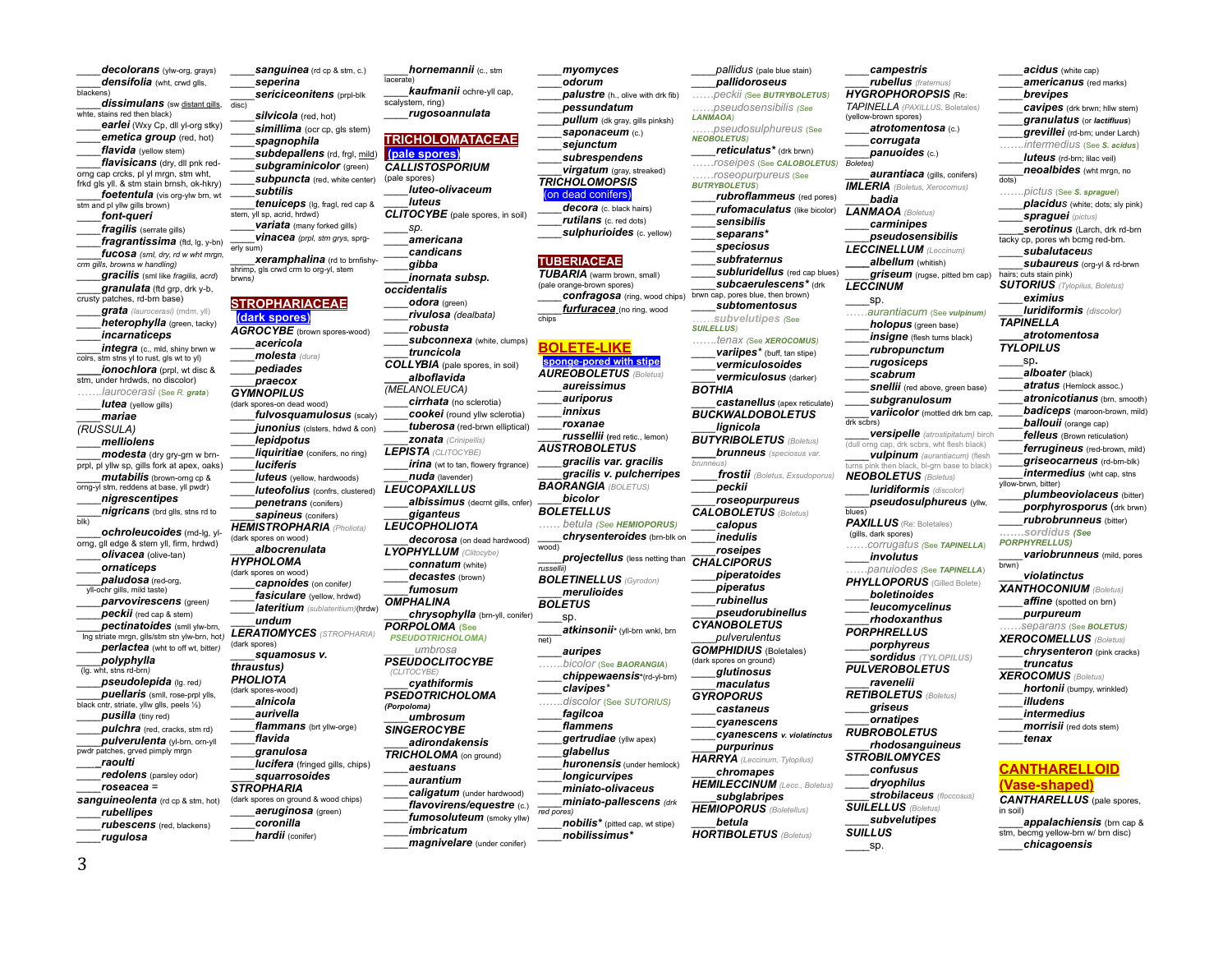*\_\_\_\_cibarius 'group' \_\_\_\_cinnabarinus* (red-pnk-org) *\_\_\_\_confluens* (like C. lateritius, but stems have 1or more caps) **enelensis** (yoke yellow) *\_\_\_\_lateritius* (smooth hymen.) *minor* (yellow, small) *\_\_\_\_phasmatis* (yell-orn, pl yl hymen. *tenuithrix* (yl cp sml, stm lng) *\_\_\_\_velutinus* (peach colored) *CRATERELLUS* (pale spores, in soil) *\_\_\_\_cinereus \_\_\_\_fallax \_\_\_\_foetidus \_\_\_\_ignicolor* (all yllw-otg), wetlands) *\_\_\_\_lutescens* (conifers, sw brwn) *\_\_\_\_tubaeformis* (brown-gray cap) *GOMPHUS* (pale spores, in soil) *\_\_\_\_clavatus* (violet chanterelle) *TURBINELLUS (GOMPHUS) floccosus* (conifers) *\_\_\_\_kaufmanii* **CAULIFLOWERS, CLUBS, CORALS, FIBER FANS** *ARTOMYCES (CLAVICORONA)* (pale spores, on wood) *\_\_\_\_pyxidatus CLAVARIA \_\_\_\_fragilis (vermicularis) \_\_\_\_fumosa \_\_\_\_ornatipes \_\_\_\_rubicunda* (See *fumosa*) *\_\_\_\_zollingeri* (purple) *CLAVARIADELPHUS* (club)

*\_\_\_\_americanus* (myc. oak, pine) *\_\_\_\_pistillaris* (myc. beech) *\_\_\_\_truncatus CLAVULINA \_\_\_\_cinerea \_\_\_\_coralloides (cristata) ……cristata* (See *coralloides) \_\_\_\_rugosa* (white, irreg) *CLAVULINOPSIS \_\_\_\_aurantiocinnabarinus \_\_\_\_corniculata* (org, brnch at top) *\_\_\_\_fusiformis \_\_\_\_helvola \_\_\_\_laeticolor* (yellow-orange) *LENTARIA \_\_\_\_bysseda \_\_\_\_micheneri MACROTYPHULA juncea* (thin club) *MULTICLAVULA*

*\_\_\_\_mucida* (on wet wood) *RAMARIA* (Gompales)  $-$ sp.

*aurea* (vllw, blunt crown-tips) *\_\_\_\_botrytis* (pink tips) \_\_\_\_*concolor* (s*trictia* wo yll tip) *\_\_\_\_flavigelatinosa (*org, tips) *\_\_\_\_formosa* (orange, yll tips, toxic) *\_\_\_\_fumigata (fennica)*prpl, yllw tips *\_\_\_\_stricta* (yellow tips) *RAMARIOPSIS \_\_\_\_kunzei* (white) *SEBACINA (TREMELLODENDRON) \_\_\_\_incrustans \_\_\_\_schweinitzii \_\_\_\_sparassoidea SPARASSIS* (Cauliflower) *\_\_\_\_americana* (conifers) *\_\_\_\_crispa \_\_\_\_spathulata THELEPHORA*  (terrestrial fans) *\_\_\_\_terrestris \_\_\_\_vialis* **GASTEROMYCETES**

*\_\_\_\_pila*

grass)

patches)

color)

*MUTINUS* (Stinkhorn) *\_\_\_\_caninus* (rd stm & cap) *\_\_\_\_elegans* (org stm, brwn spr) *\_\_\_\_ravenelii* (pl pnk stm, rd cp)

*\_\_\_\_pulcherrimum* (shrtr wht spines above smooth brown surface ) *\_\_\_\_pyriforme* (on wood) *\_\_\_\_subincarnatum* (flesh

**(Bird nest, Earthstars, Puffballs & Stinkhorns) Spores are enclosed till mature** *ASTRAEUS* (Earthstar) *\_\_\_\_hygrometricus BOVISTA CALOSTOMA* (RE: Boletales*) \_\_\_\_cinnabarina \_\_\_\_lutescens CALVATIA* (RE. Agaricaeae) *\_\_\_\_craniformis \_\_\_\_cyathiformis* (violet base) *\_\_\_\_gigantea CRUCIBULUM Birds' Nest laeve* (orange-yellow) *CYATHUS* Birds' Nest *\_\_\_\_steccoreus* (blk peridioles) *striatus* (striate interior) *GEASTRUM* (Earthstar) *\_\_\_\_saccatum \_\_\_\_triplex LYCOPERDON* (RE. Agaricaeae) *\_\_\_\_curtisii* (clusters, spines in *\_\_\_\_echinatum* (wht bcmg brwn, leaving scars) *\_\_\_\_marginatum* (peels in *\_\_\_\_perlatum* (on ground) *DACRYMYCES \_\_\_\_stillatus DUCTIFERA DACRYOPINAX* wood) *EXIDIA \_\_\_\_nigricans (Exidia)*

*\_\_\_\_alpina (yellow cone) HOROMYCES \_\_\_\_aurantiacus* (red *T. mesentrca*) *MYXARIUM* Re: Auricularlales *\_\_\_\_nucleatum \_\_\_\_foliacea* (brown) *PHLOGIOTIS \_\_\_\_helvelloides PSEUDOHYDNUM \_\_\_\_gelatinosum SEBACINA \_\_\_\_incrustans \_\_\_\_schweinitzii*

*PHALLOGASTER \_\_\_\_saccatus* (pink) *PHALLUS* (Stinkhorn) *\_\_\_\_duplicatus* (veil) *\_\_\_\_impudicus \_\_\_\_ravenelii* 

(hardwood) *CALOCERA*

*rubicundus* (hngs fr stm tp) *PISOLITHUS* (Re: Boletales) *\_\_\_\_arhizus (tinctorus) PSEUDOCOLUS* (Stinkhorn) \_\_\_\_*fusiformis SCLERODERMA* (Re: Boletales) *\_\_\_\_aereolatum* (cracked skin) *\_\_\_\_cepa* (smooth skin) *\_\_\_\_citrinum* (pimply skin) *\_\_\_\_polyrhizum (geaster)*

*(TREMELLODENDRON) \_\_\_\_sparassoides SYZYGOSPORA*

*GUEPINIOPSIS \_\_\_\_buccina (ribbed base) HELICOGLOEA (LEUCOGLOEA) \_\_\_\_compressa* (white jelly blob) *PHAEOTREMELLA (TREMELLA)*

**JELLY-LIKE** *AURICULARIA \_\_\_\_americana (*conifer) *\_\_\_\_angiospermarum \_\_\_\_cornea* (ylw cone) *\_\_\_\_viscosa* (ylw-forkd stghrn) *\_\_\_\_chrysospermus (palmatus) \_\_\_\_pululahuana* (white) *\_\_\_\_spathularia* (yellow, on *\_\_\_\_crenata (recisa) \_\_\_\_glandulosa …….nucleata (*See *MYXARIUM) …….recisa (See E. crenata)* in soil) *PANELLUS) PANELLUS* cap) gill mrgn)

*dryophilus*) *TREMELLA \_\_\_\_aurantia* (Yellow *Stereum hirsutum* parasite*) …….foliacea* (See *PHAEOTREMELLA) \_\_\_\_fuciformis* ('snow fungus') *\_\_\_\_mesenterica* (yellow) *\_\_\_\_reticulata* (white, terrestrial) **PLEUROTOID (attached to wood)** *CHEIMONOPHYLLUM*  (Cyphellaceae) (pale spores, on wood) *candissimum* (white sp) *CREPIDOTUS*  (Brown spores-on wood) \_\_\_\_sp. *\_\_\_\_applanatus \_\_\_\_cinnabarinus \_\_\_\_crocophyllus* (hairy, org gills) *\_\_\_\_malachius mollis* (scabrous, yllw gills) *stipitatus* (tiny w stipe) \_\_\_\_*vulgaris HOHENBUEHELIA* (pale spores, *\_\_\_\_augustata petaloides* (wood chips) *\_\_\_\_serotina (SARCOMYXA, LENTINELLUS* (Russulales) *\_\_\_\_cochleatus* (anise) *\_\_\_\_ursinus* (hairy) *\_\_\_\_vulpinus OSSICAULIS (HYPSIGYGUS) \_\_\_\_lignatilis* (dead hardwood) *\_\_\_\_stipticus PHYLLOTOPSIS \_\_\_\_nidulans PLEUROCYBELLA \_\_\_\_porrigens PLEUROTUS drvinus* (veil cap edge & stipe) *\_\_\_\_levis* (wt, yllws, hair *\_\_\_\_ostreatus* (winter) *\_\_\_\_populinus* (on aspen) *\_\_\_\_pulmonarius* (summer) *PLICATUROPSIS \_\_\_\_crispa RESUPINATUS*  (TRICHOLOMATACEAE) *\_\_\_\_alboniger* (Black) *\_\_\_\_applicatus* (blackish, fuzzy *striatulus* (gry-brwn cp, white *SCHIZOPHYLLUM* (white spores-on wood) *\_\_\_\_commune* **POLYPORES** *(Albatrellus) …….confluens \_\_\_\_cristatus (See LAETICUTIS) \_\_\_\_ovinus BJERKANDERA \_\_\_\_adusta \_\_\_\_fumosa \_\_\_\_grisea (elegans)* long stem *\_\_\_\_varius CERRENA* Meruliaceae) *DONKIA) CRYPTOPORUS DAEDALEA DAEDALEOPSIS FOMES FOMITOPSIS RHODOFOMES) NIVEOPOROFOMES) FULVIFOMES (PHELLINUS) \_\_\_\_robiniae*

*\_\_\_\_mycetophila* (on *Gymnopus ABORTIPORUS \_\_\_\_biennis \_\_\_\_fractipes ALBATRELLOPSIS \_\_\_\_confluens* (terrestrial) *ALBATRELLUS* (Re: Russulas) *……..caeruleoporus (*See *NEOALBATRELLUS) (See ALBATRELLOPSIS) \_\_\_\_peckianus BOLETOPSIS* (Re : Bankeraceae) *BONDARZEWIA* (Re: Russulas) *\_\_\_\_berkeleyi BYSSOMERULIUS (Phlebia) \_\_\_\_incarnata CERIOPORUS (Polyporus) \_\_\_\_leptocephalus \_\_\_\_***squamosus** *\_\_\_\_unicolor* (algae, toothy gills) *CLIMACOCYSTIS* (hemlock) *borealis* (off-white) **CLIMACODON** Toothed. *…….pulcherrimus (See \_\_\_\_septentrionalis COLTRICA* (terrestrial) *\_\_\_\_cinnamomea* (hardwoods) *\_\_\_\_montagnei \_\_\_\_perennis* (conifers) *\_\_\_\_volvatus \_\_\_\_quercina* (large maze, oak) *\_\_\_\_confragosa \_\_\_\_septentrionalis DONKIA (CLIMACODON) \_\_\_\_pulcherrimus \_\_\_\_fomentarius \_\_\_\_betulinus (PIPTOPORUS) …….cajanderi (*See *\_\_\_\_mounceae (pinicola) \_\_\_\_ochracea …….pinicola (*See *F. mounceae) …….spraguei (*See *GANODERMA \_\_\_\_applanatum \_\_\_\_curtisii \_\_\_\_megaloma \_\_\_\_lobatum \_\_\_\_sessile (lucidum) \_\_\_\_tsugae GELATOPORIA (GLOEOPORUS) \_\_\_\_dichroa (dichrous) GLOBIFOMES \_\_\_\_graveolens GLOEOPHYLLUM sepiarium* (conifers) *GLOEOPORUS* (See *GELATOPORIA) . . . .dichrous GRIFOLA \_\_\_\_frondosa HAPILOPILUS LENZITES LENTINUS*

*\_\_\_\_nidulans HETEROBASIDION \_\_\_\_annosum INONOTUS* RE: (Hymenochaetales) *…….dryadeus (See PSEUDOINONOTUS) \_\_\_\_glomeratus \_\_\_\_obliquus ……radiatus* (See *XANTHOPORIA) ……tomentosus* (See *ONNIA) ISCHNODERMA \_\_\_\_resinosum LAETICUTIS (ALBATRELLUS) \_\_\_\_cristata LAETIPORUS \_\_\_\_cincinnatus* (white pores) *\_\_\_\_huronensis* (on hemlock) *sulphureus* (brt yellow pores) *betulinus* (org-brwn, gray gills) *\_\_\_\_arcularius* (*POLYPORUS*) \_\_\_\_*brumalis* (*POLYPORUS*) …….*lepideus (*See *NEOLENTINUS) ……strigosus (*See *PANUS) \_\_\_\_tigrinus* SEE *MICROPORELLUS) MERIPILUS \_\_\_\_sumsteinei (gigantea) MERULIUS* (See *PHLEBIA) …….tremellosus MICROPORELLUS \_\_\_\_obovatus (tigrinus) (on* wet wood, innie.gills) *NEOALBATRELLUS(Albatrellus) \_\_\_\_caeruleoporus NEOFAVOLUS (FAVOLUS) \_\_\_\_alveolaris NEOLENTINUS* Poly (dead conifer) *\_\_\_\_lepideus* (drk scales, dprsd, ring) *NIVEOPOROFOMES (FOMITOPSIS)*

*spraquei* (oaks, gray, org mrg greens, brown rotter) *ONNIA (INONOTUS) \_\_\_\_tomentosa* (pine) *OXYPORUS \_\_\_\_populinus* (algae, maple) *PANUS (Lentinus,* Re. *Polyporales*) *\_\_\_\_conchatus* (pink-lavndr, gills) *\_\_\_\_neostrigosus* (hairy, wt glls) *PHAEOLUS schweinitzii* (para. pine root) *PHLEBIA (MERULIUS) …….incarnata* (See *BYSSOMERULIUS) \_\_\_\_radiata \_\_\_\_tremellosa*  **PHELLINUS** (brown flesh, peren.) *bakeri* (like *ignarius* on birch) *\_\_\_\_chrysoloma* (ylorng pores, radiating caps in tiers on conifers) *\_\_\_\_cinereus* **(**blk cap, rust pores) *\_\_\_\_gilvus \_\_\_\_igniarius* (blck cap, rust pores) *…….robiniae (See FULVIFOMES) PICIPES (POLYPORUS) badius* (on debarked logs) *\_\_\_\_melanopus* (ground, fat stem) *\_\_\_\_tubaeformis* **(**funnel-shaped) *PIPTOPORUS* (See *FOMITOPSIS*) *……..betulinus POLYPORUS* \_\_\_\_sp. *…….arcularius* (See *LENTINUS*) *…….badius (*See *PICIPES) …….brumalis* (See *LENTINUS) …….elegans* (See *CERIOPORUS*) *\_\_\_\_radicatus …….squamosus* (See *CERIOPORUS*) *\_\_\_\_umbellatus PORODISCULUS \_\_\_\_pendulus PORONIDULUS(TRAMETES) \_\_\_\_conchifer POROTHELEUM \_\_\_\_fibriatum* pal tn crst,wht mrgn) *POSTIA (OLIGOPORUS) \_\_\_\_caesia (See livens) \_\_\_\_fragilis* **(**white, red-brn stains) *\_\_\_\_livens (*blue cheese) *PSEUDOINONOTUS (INONOTUS) \_\_\_\_dryadeus PSEUDOMERULIUS* (*RE :*  BOLETALES, Tapinellaceae family) *\_\_\_\_aureus*

*\_\_\_\_curtisii PYCNOPORELLUS \_\_\_\_fulgens PYCNOPORUS \_\_\_\_cinnabarinus RHODOFOMES (FOMITOPSIS) \_\_\_\_cajanderi*